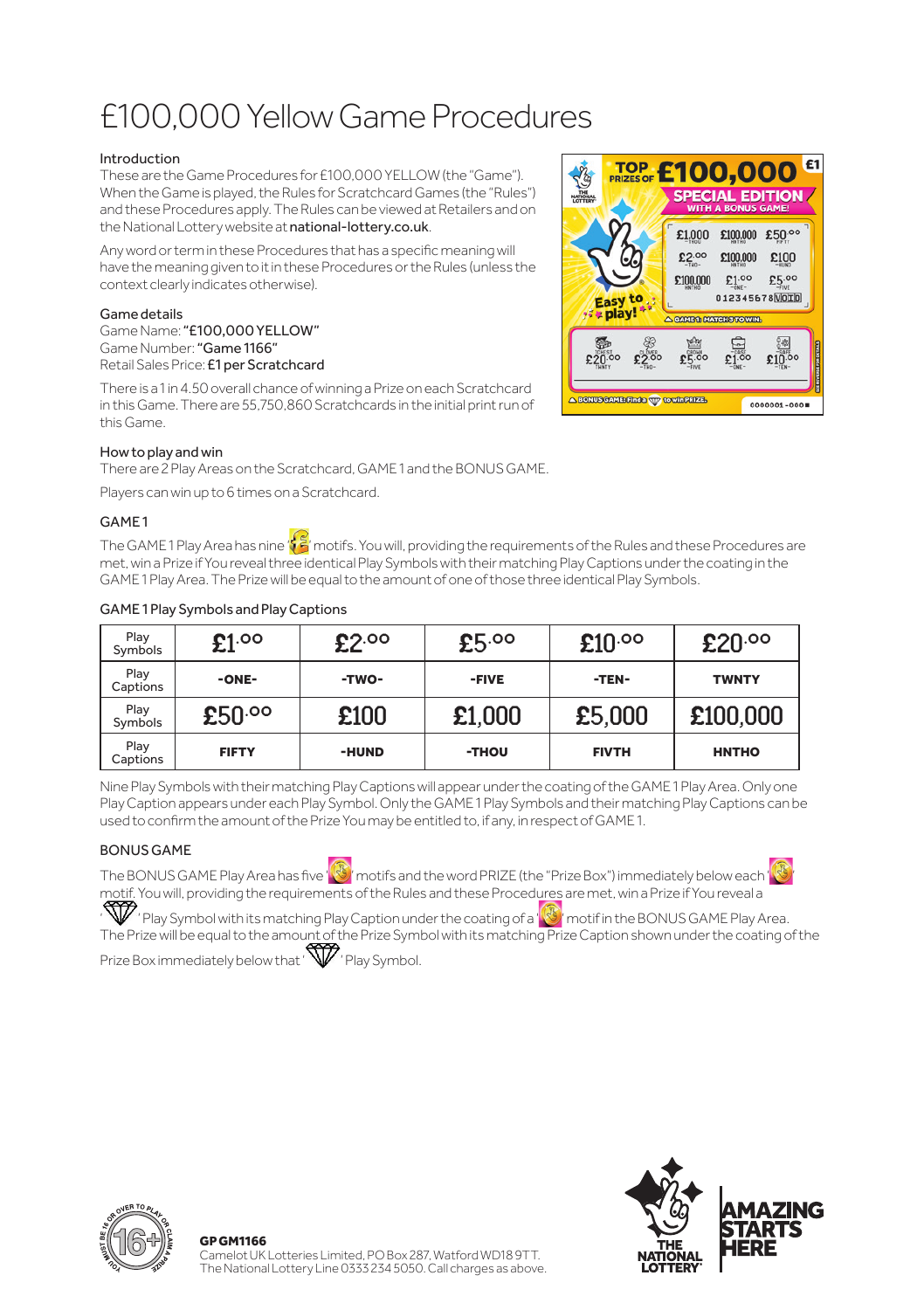### BONUS GAME Play Symbols and Play Captions

| Play<br>Symbols  |               |               |               |              |       |
|------------------|---------------|---------------|---------------|--------------|-------|
| Play<br>Captions | <b>WALLET</b> | -CASE         | <b>MNYBAG</b> | -BAR-        | -SAFE |
| Play<br>Symbols  |               |               | <u></u>       |              |       |
| Play<br>Captions | <b>CLOVER</b> | <b>TCHEST</b> | <b>CROWN</b>  | <b>WATCH</b> | -WIN- |

Five Play Symbols with their matching Play Captions will appear under the coating of the BONUS GAME Play Area. Only the BONUS GAME Play Symbols and their matching Play Captions can be used to play the BONUS GAME.

#### BONUS GAME Prize Symbols and Prize Captions

| Prize<br>Symbols  | 00.12<br>ᅩ | 02.00<br>ᅩ | <b>CL.00</b><br>∽ | $\pmb{\mathfrak{E}} 10^{. \texttt{oo}}$ | <b>CON DO</b><br>تمعه | £50.00       |
|-------------------|------------|------------|-------------------|-----------------------------------------|-----------------------|--------------|
| Prize<br>Captions | -ONE-      | -TWO-      | -FIVE             | -TEN-                                   | <b>TWNTY</b>          | <b>FIFTY</b> |

One Prize Symbol with its matching Prize Caption will appear under the coating of each Prize Box. Only one Prize Caption appears under each Prize Symbol. Only the Prize Symbol and its matching Prize Caption under the coating of a Prize Box can be used to confirm the amount of a Prize You may be entitled to, if any, in respect of the BONUS GAME.

#### Prize Amount Number Of Prizes In The Game At Start Of Game Approx. Odds (1 In : ) At Start Of Game Tolerance for Odds of Winning in event of a further print run £1 2,168,074 26 +/- 5.00% E1 E1BONUS GAME 3,097,175 18 +/- 5.00%<br>E2 1,238,875 45 +/- 5.00% £2 1,238,875 45 +/- 5.00% £2 £2 BONUS GAME 1,239,021 45 +/- 5.00%  $E2$  £1 + £1 BONUS GAME 1,858,537 30 +/- 5.00%<br>
123.793 451 +/- 5.00% £5 123,793 451 +/- 5.00% £5 £5 BONUS GAME 123,957 450 +/- 5.00% £5 (£1 BONUS GAME x 3) + £2 309,712 181 +/- 5.00%  $E1 + (E2 BONUS GAME x 2)$   $309,826$   $180$   $+/- 5.00\%$ <br> $E1 + (E1 BONUS GAME x 4)$   $371,620$   $151$   $+/- 5.00\%$ £5 £1 + (£1 BONUS GAME x 4) 371,620 151 +/- 5.00% £5 £1 BONUS GAME x 5 495,544 113 +/- 5.00% £10 123,957 450 +/- 5.00% £10 £10 BONUS GAME 123,793 451 +/- 5.00% £10 £5 + £5 BONUS GAME 123,972 450 +/- 5.00% £10 £2 + (£2 BONUS GAME x 4) 123,877 451 +/- 5.00% <u>E10 (E1 BONUS GAME x 5) + E5 185,770 301</u><br>  $\frac{1}{2}$  10 f1 BONUS GAME + (f 2 BONUS 123,957 450 £10 £1 BONUS GAME + (£2 BONUS  $GAME \times 2$ ) +  $E5$  $+/-$  5.00%  $f10$   $f1+f1$  BONUS GAME + ( $f2$ ) BONUS GAME x 4)  $185,770$   $301$   $+/-$  5.00% £20 4,675 11,926 +/- 5.00% £20 £20 BONUS GAME 6,211 8,977 +/- 5.00% £20 £10 BONUS GAME x 2 12,382 4,503 +/- 5.00% £20 (£5 BONUS GAME x 3) + £5 15,452 3,608 +/- 5.00% £20 £10 BONUS GAME + £10 9,282 6,007 +/- 5.00%

#### Prize Amounts, Number of Prizes and Odds